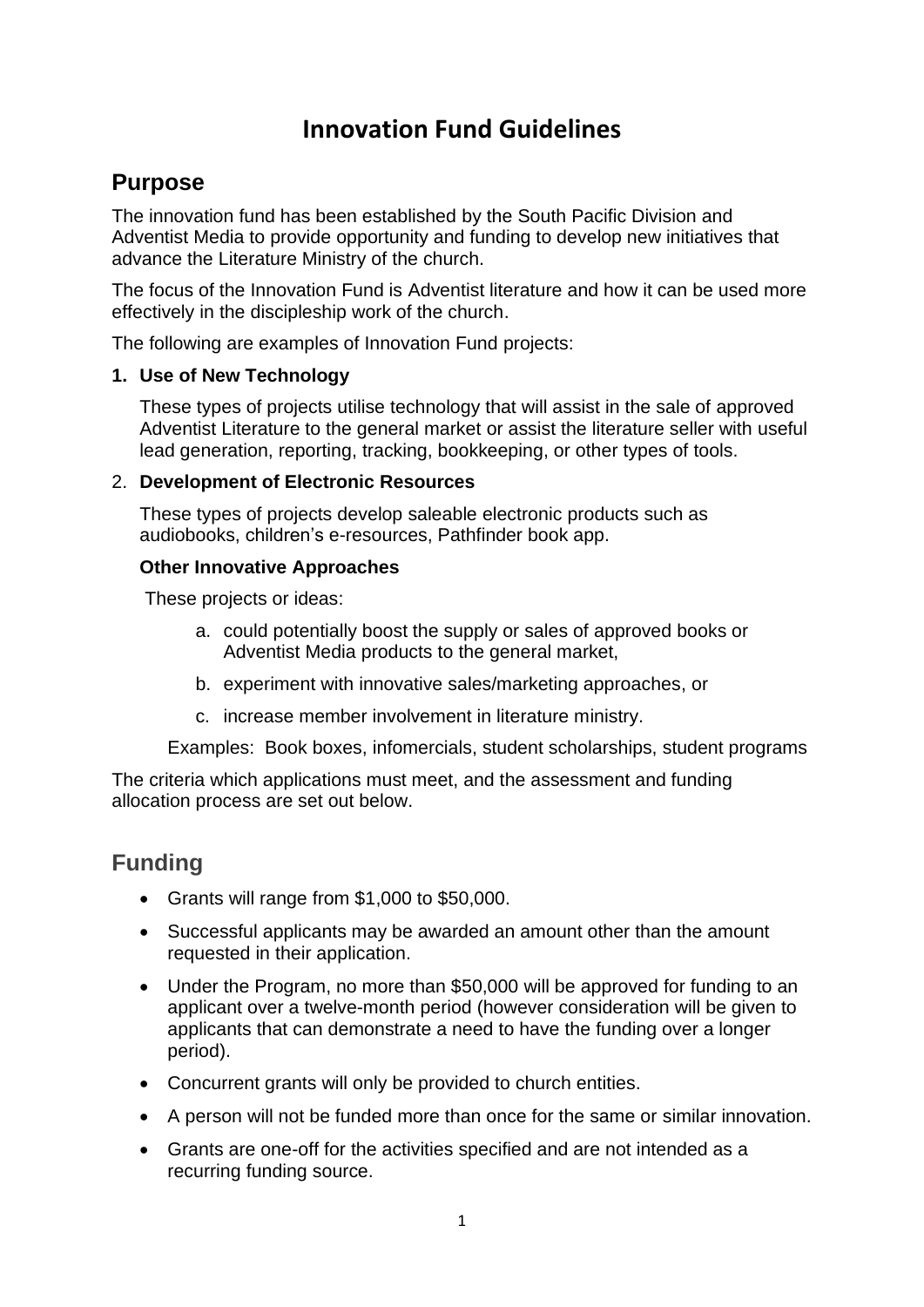• Individual application forms originating within a conference are to be approved by the conference administration.

## **Eligibility Requirements**

Only individuals or church entities who meet the following eligibility requirements may apply:

- 1. All previous grants must be fully acquitted, and all reporting obligations fully met.
- 2. Must be a member of the Seventh-day Adventist Church.
- 3. Only one (1) application per eligible person is allowed at a time.
- 4. Church entities can receive grants for multiple projects.

#### **If you do not comply with the above eligibility requirements, your application will not be assessed for funding.**

### **Exclusions on the Use of Grant Funding**

Funding will not be approved for expenditure related to any of the following:

- 1. Activities that do not contribute to the general purpose of the Innovation Fund
- 2. Activities where alternative sources of funding are more appropriate
- 3. Activities that do not occur primarily within Australia or New Zealand
- 4. Commitments such as contracts, hire purchases or rental agreements for any goods beyond the period funded
- 5. Purchase or lease of real estate or vehicles
- 6. Salaries.
- 7. Public liability or other insurances.

### **Applications**

### **Assessment of Applications**

Applications must be submitted to Adventist Media on the Innovation Fund application form.

The Literature Ministry and Resources Committee will review all applications and make grant allocations based on eligibility and merit within the available funds.

All eligible funding applications will be assessed in terms of the proposed project's demonstrated potential to deliver against the following selection criteria:

- 1. Funding Priorities How the proposed project is consistent with one or more of the Innovation fund priorities and will benefit the literature ministry of the church.
- 2. Value for Money The degree of budget rigour in identifying the anticipated costs associated with the proposed project, and the comparative value-formoney of the proposition.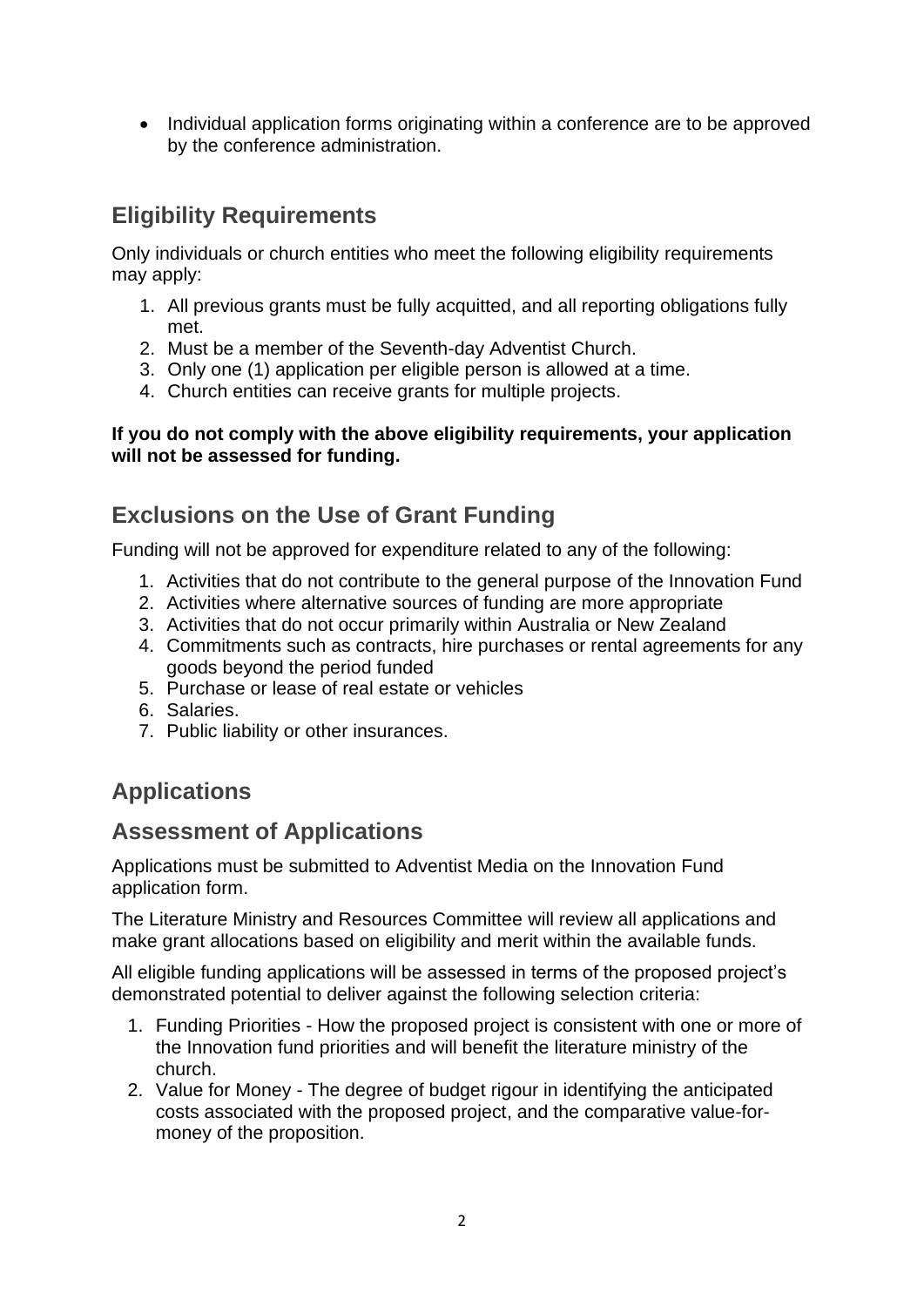- 3. Project Design. Comprehensiveness of project design, feasibility, the appropriateness of identified timing for required funding within the first 12 months.
- 4. Staffing and Expertise Degree to which the applicant has and/or can access the necessary skills, experience, and expertise to deliver the project.

The Committee is not limited in the number of applicants it can approve other than by the availability of funding and may decide to make no recommendation if no proposal is considered to demonstrate sufficient merit against the criteria.

The Literature Ministry Committee will report all grants made and outcomes achieved to the Adventist Media Executive Committee at least annually.

It is anticipated that applicants will be advised of the outcome of the assessment process within thirty (30) days of a committee action.

### **Making an Application**

An application needs to be made on the form provided. It should be detailed enough to explain the request and how the requested funding amount was calculated. In general, the budget should be appropriate and realistic. It should also show other contributions that have been received or sought for this project and separate these from the grant amount requested from the Literature Ministry and Resources Committee.

All required information on the application form needs to be completed and all relevant attachments provided.

### **Accepting a Grant**

- Successful applicants will be required to enter into an Agreement with Adventist Media setting out the terms and conditions for which funding will be provided, including milestone reporting and acquittal requirements within an agreed timeframe; this Agreement will be in the form of a Deed of Agreement.
- Adventist Media does not carry any responsibility for activities funded by the Innovation Fund.
- Funds may be spent only on items and activities specified in the agreed Deed of Agreement. Any unspent funds must be returned to Adventist Media.
- Should a change to the terms of the funding proposal be required in any way, written permission must first be obtained from the Literature Ministry and Resources Committee.
- Any promotional material for the funded program must acknowledge the Adventist Media's Innovation Fund support.
- There must be a clearly documented benefit to Adventist Media that includes rights of usage and IP ownership for any product developed.

### **Reporting**

All successful applicants must expend the funds within the timeframes nominated in the Deed of Agreement.